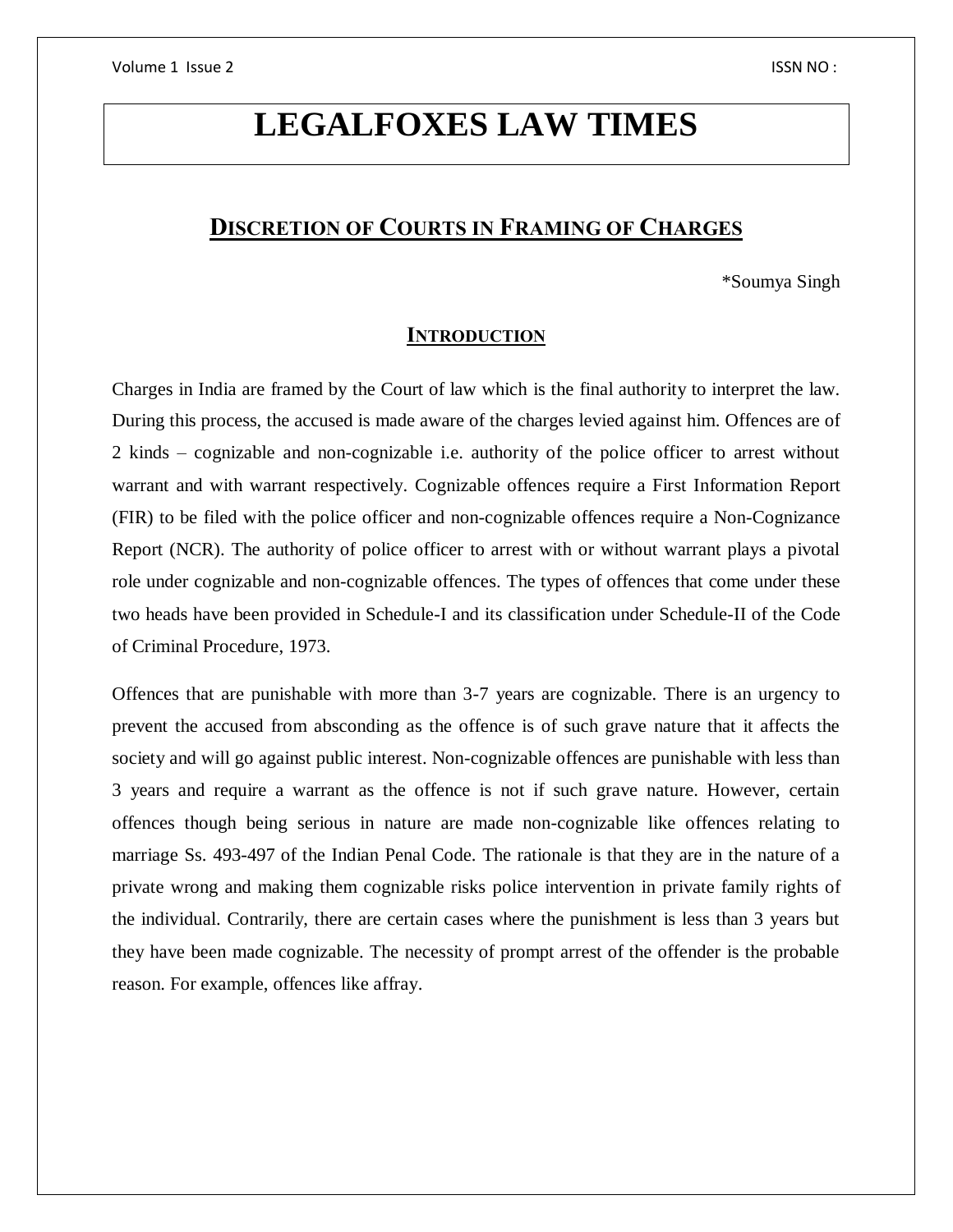Complaints can be made directly to the magistrate or through police report or by the knowledge of stranger.<sup>1</sup> After receiving the complaint of a cognizable offence, the police officer by himself can proceed for investigation but under non-cognizable offence, the order has to be taken by the Court before proceeding with the investigation.

After considering all relevant facts and circumstances the Court then frames the charges under Chapter XVII of Code of Criminal Procedure 1973. 'The purpose of framing a charge is to give intimation to the accused of clear, unambiguous and precise notice of the nature of accusation that the accused is called upon to meet in the course of a trial' as laid down in the case of  $V.C.$ Shukla v. State Through  $C.B.I^2$ . While taking the cognizance of the case the Court has to apply its mind to the extent that is there any ground for framing the charges. Any charges framed by the police officer will not be the final charges levied on the accused, hence the Court applies its mind very carefully in doing so. As also laid down in the case of State of Maharashtra v. Som Nath Thapa<sup>3</sup> 'at the stage of framing charge the Court has to apply its mind to the question whether or not there is any ground for presuming the commission of the offence by the accused. As framing of charge affects a person's liberty substantially, need for proper consideration of material warranting such order was emphasised.' Accused should be given precise information about the accusations against him in order to have a fair trial.<sup>4</sup>

### **CHARGE**

Charge helps in giving a clear and unambiguous notice of the matter to the accused for what offences he is being charged. While framing the charges, utmost caution has to be taken regarding the evidence which should be only tendered against the charges levied and not any other matter which is not in question. There should be a prima facie case which will further lead to framing of the charge by the judge. Accused should have the notice of the matter of which he is being charged. If the judge is not convinced that there are grounds for framing of charge then he is required to discharge the accused and write an order and record the reasons for the same.

 $\overline{\phantom{a}}$ 

<sup>&</sup>lt;sup>1</sup> S. 190(1)(a) of the Code of Criminal Procedure, 1973.

<sup>2</sup> 1980 AIR 962.

 $3(1996)$  4 SCC 659.

<sup>&</sup>lt;sup>4</sup> Justice Y. Srinivasa Rao, Framing of Charge in Criminal Cases, Legal Services India, http://www.legalservicesindia.com/article/1122/Framing-of-Charge-In-Criminal-Cases.html.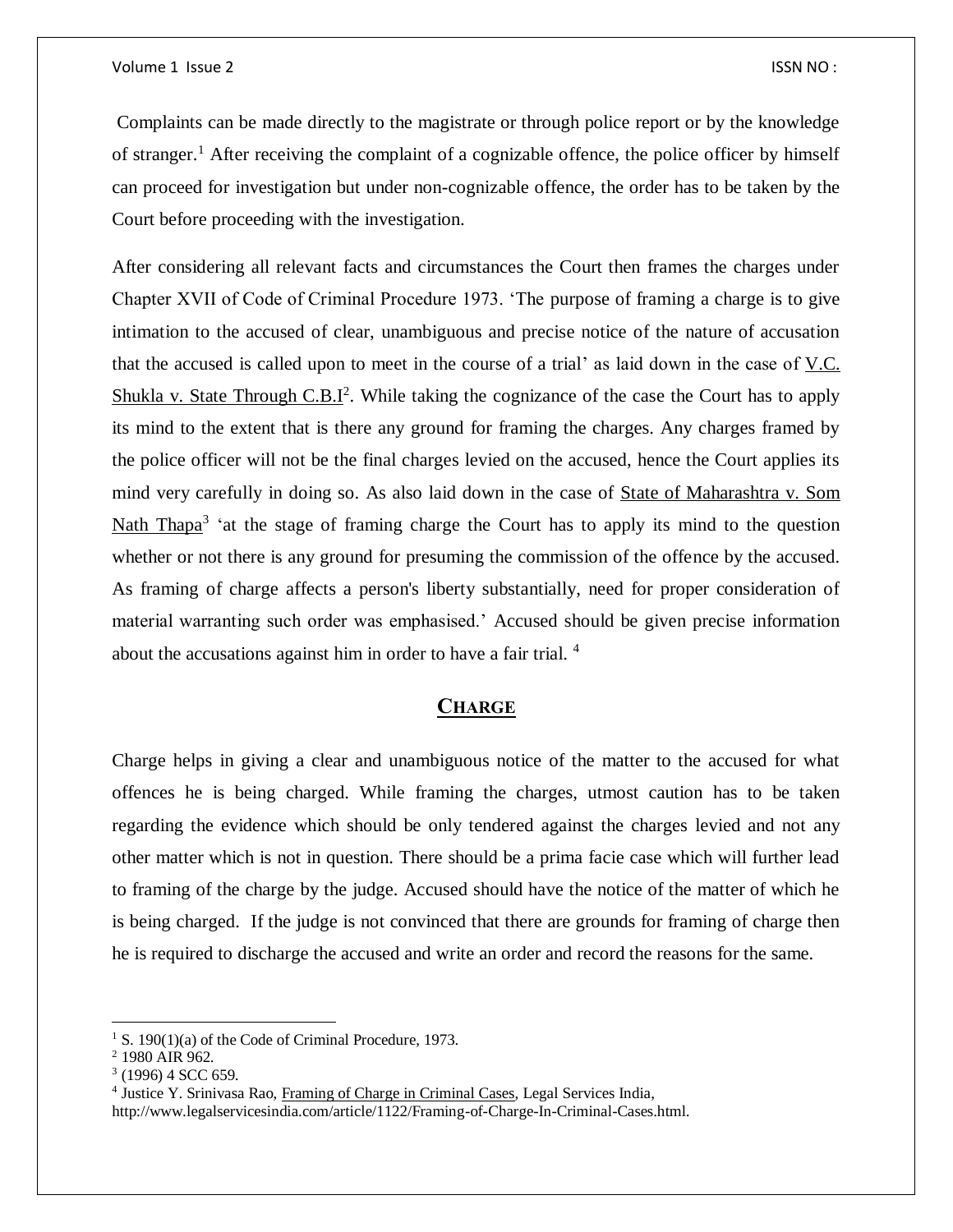Sections 211-214 of the Code of Criminal Procedure describe the form and content of a charge. As per S. 211, every charge shall state the offence with which the accused is charged. If the law which creates the offence gives it any specific name then that offence must be described by that name only. But if the law does not give it any name, then the definition of the offence must be stated so as to give the accused intimation of what he is being charged for. The law and the section of the charge must be mentioned. Section 212 says that the charge shall contain the time and place of the alleged offence and the person or thing against whom the offence was committed so as to give the accused the notice of the matters that he is being charged.

Sections 216-217 of the Code of Criminal Procedure, 1973 mention the power of the Court to alter the charge and the Procedure to be followed in case of such alterations. Section 216 clearly says that any Court may alter or add to any charge at any time before the judgement is pronounced and that every such alteration and addition shall be read and explained to the accused. This section gives a comprehensive power to correct all those defects in the framing and non-framing of a charge, whether they are discovered at the initial stage or any other subsequent stage prior to passing of the judgement. The Courts have wide power to alter the charge but the power should be used judiciously and wisely and not carelessly.

Discretion of the Courts is to alter or add any charge as may be necessary so as to proceed with the trial more accurately. It must be noted that discretion is only with respect to addition and alteration but not in reducing the charge or releasing the accused from a more serious charge as applicable in the country like USA. Although plea bargaining has been added in chapter XXIA of Code of Criminal Procedure, 1973 by the way of the 2006 Amendment, it does not deal with charge bargaining unlike U.S.A. India has observed plea bargaining in sentences to some extent.

## **DIFFERENCE BETWEEN CHARGE BARGAINING AND PLEA BARGAINING**

To understand the difference between charge bargaining and plea bargaining it is important to understand 'Plea bargaining' as it is a wider term and includes charge bargaining within its ambit. It is an agreement in which the accused pleads guilty to a lesser charge and the prosecutors in return drops more serious charges so therefore, it an agreement between the prosecution and the defence. Charge bargaining is that when the defendant pleads guilty in order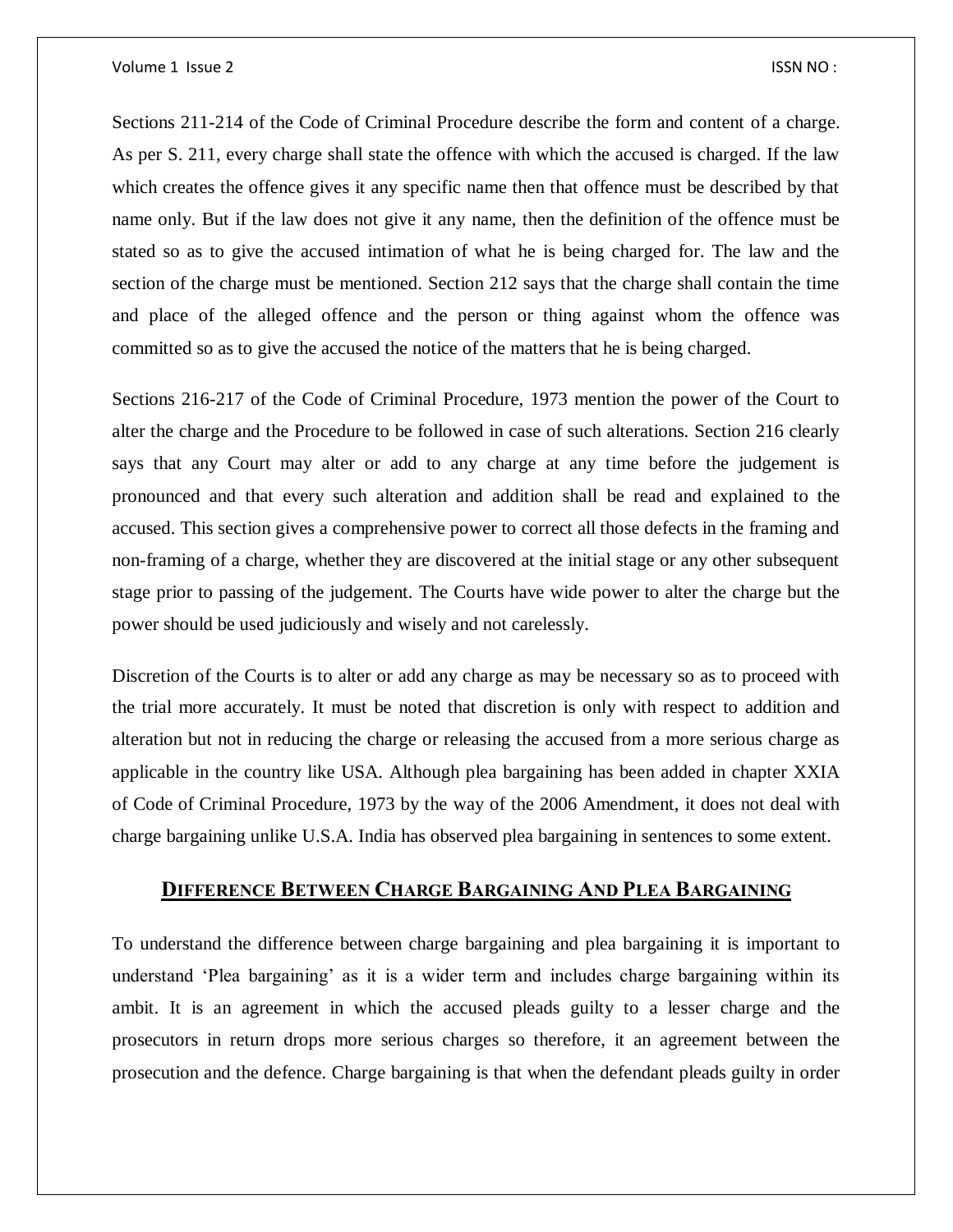to receive a lesser charge against him than he is receiving now. Sentence bargaining, on the other hand, is where the defendant pleads guilty to reduce his sentence i.e., the punishment.

The 154<sup>th</sup> Report of the Law Commission of India recommended the introduction of the concept of plea bargaining as an alternative method to deal with increasing number of Criminal cases. In the case of State of Uttar Pradesh v. Chandrika<sup>5</sup> It was held that the Court cannot dispose of criminal cases only on the basis of plea-bargaining. The Court has to decide it on merits. If the accused confesses his guilt, appropriate sentence is required to be imposed on him. Mere acceptance or admission of guilt is not a just ground for reduction of sentence. Nor can the accused bargain with the Court that as he is pleading guilty sentence be reduced. <sup>6</sup>

The concept has been taken from USA but it is not directly applicable in India. It is being applied with some modification according to the scenario present in the country. There are many who are opposed to the concept of Plea bargaining but at the same time there are people who support it as a method to relieve the burden of criminal courts. Plea bargaining in India is not applicable for certain offences under Sections 115, 119, 302, 304, 304B, 305, 307, 498, 498A, etc. of the Indian Penal Code, The Explosives Act 1884, The Dowry Prohibition Act 1961 etc. The same is not the case in USA.

In State of Gujrat v. Natwar Harchanji Thakore,<sup>7</sup> the Court has observed that "An introduction of plea bargaining had the aim to provide easy, cheap and expeditious justice by resolution of disputes. Considering the current realistic profile of pendency and delay in disposal of cases in the administration of law and justice, there should not be anything stagnant. Plea bargaining shall add a new dimension in the realm of judicial reforms." Consequently in 2005, it was made a part of the Criminal Procedure Code vide an Amendment which came into force in the year 2006.<sup>8</sup>

## **INDIAN SCENARIO**

Applying charge bargaining in India would invest great discretion with the Court. The Court will be free to frame the charge as per its discretion if the defendant pleads guilty and the prosecution

 $\overline{\phantom{a}}$ 

<sup>5</sup> 2000 Cr.L.J. 384(386).

<sup>&</sup>lt;sup>6</sup> Id. at 5; Soura Subha Ghosh, Chapter XXIA of the Criminal Procedure Code on Plea Bargaining, Legal Service India, http://www.legalserviceindia.com/articles/plea\_bar.htm.

<sup>7</sup> 2005 CriLJ 2957.

<sup>8</sup> Id*.* at 6.